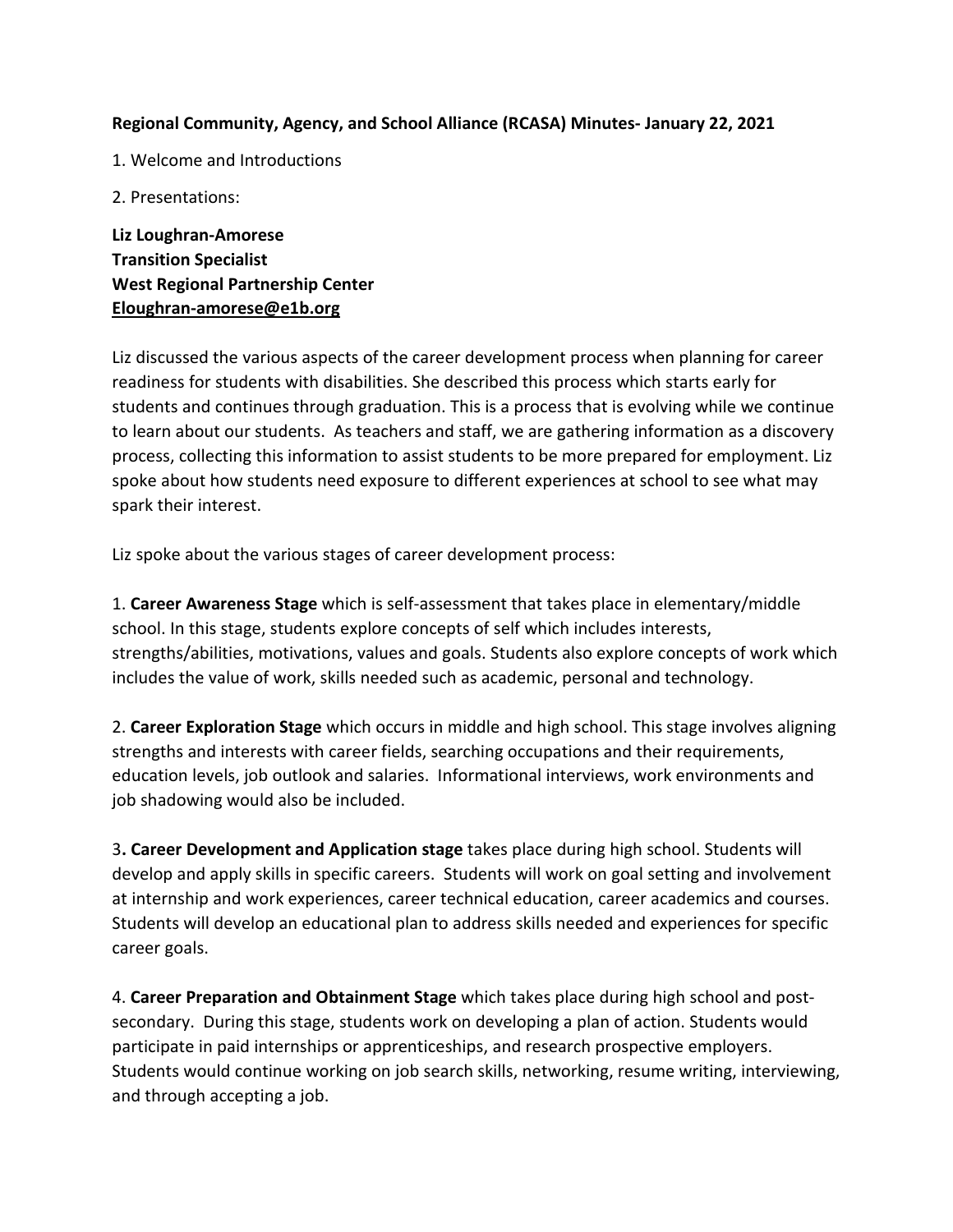Liz spoke about how to select an assessment for career development. Liz mentioned this process could start by figuring out what you already know about your student through their IEP, previous assessments and experiences. What stage is your student in and what information do you want to capture? It is best to utilize an assessment that could get to that best source of information. Liz mentioned that best outcomes would be thorough utilizing strength based assessments.

Liz discussed working with students who may have unrealistic career goals and discussed dream adjusting verses dream crushing. In these situations, figure out why a student may have a specific goal. As an example, Liz spoke about one her students who wanted to be a doctor. After she explored further to why he had this goal, she found out that he wanted to wear a white lab coat and carry a briefcase to work. She was able to place her student in a work setting which was a good fit for him. He could also wear a lab coat and carry a briefcase to work.

Liz also spoke about a good resource, National Technical Assistance Center on Transition (NTACT). This resource provides a toolkit to implement transition services to improve post school employment for students with disabilities. For more information: [www.transitionta.org](http://www.transitionta.org/)

**Debbie Branch Transition Specialist Orleans Niagara BOCES 4124 Saunders Settlement Rd. Sanborn, NY 14132 716-731-6800 ext. 3718 [dbranch@onboces.org](mailto:dbranch@onboces.org)**

Debbie coordinates the job coaching program for high school students at Orleans Niagara BOCES and component districts. She spoke today about the value and overview of what school job coaching can provide high school students. She discussed different aspects of what goes into setting up a productive school internship. This includes valuing your relationships with your employers, and having clear expectations between student, employer, school and family. Debbie discussed the job coaching program through O/N BOCES, and how their internships are treated as if they were actual jobs. This includes importance of attendance, students being prepared for work, day off requests, and uniforms.

She also discussed some additional points of supportive job coaching, such as utilizing your student's team at school. She mentioned the importance of proactive communication with teachers and school staff. Teachers and school staff can support in their lesson plans and classes what a student may be struggling with at their internship site.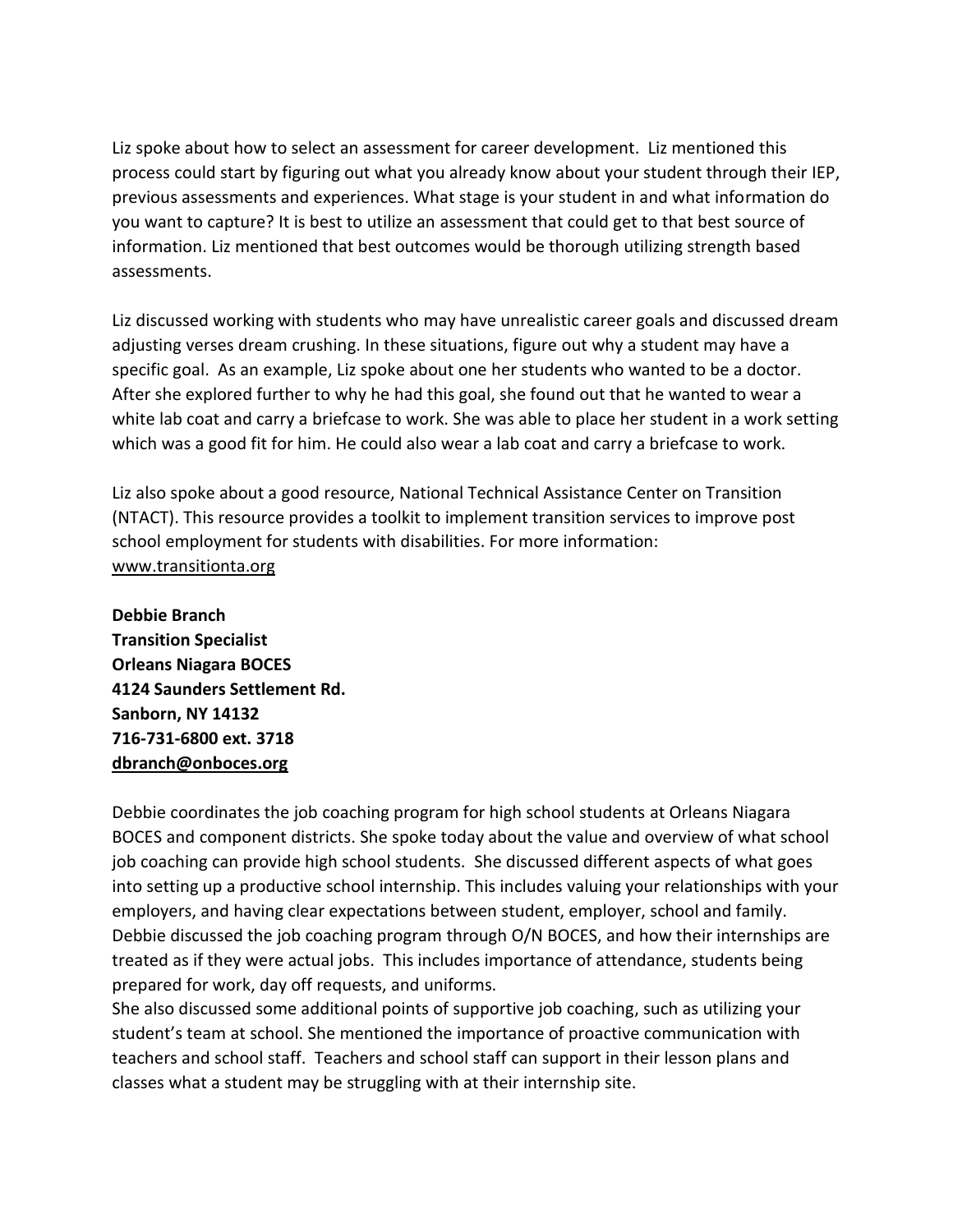Debbie also described fading in a workplace and best practices for your student to be working independently at the internship site.

Additionally, she discussed best practices in transition planning for students into appropriate adult services: ACCES-VR, ETP Program, or pre-vocational program. She spoke about the importance of accurately documenting your student's abilities in their exit summary. Reflecting realistic skill levels is important because this information will determine if your student will be approved into an OPWDD program.

Also, she discussed the benefit of students exiting school with an employer information sheet, resume, and to have discussion with your students regarding job references.

If your district is interested in more information regarding O/N BOCES job coaching program, contact Krista Macomber at 778-6469, or email: kmacomber@onboces.org. Or contact Debbie Branch at 731-6800 ext 3718.

**Sarah Wolf Senior VR Counselor Transition/Youth Services ACCES-VR 508 Main St. Buffalo, NY 14202 (716) 848-8054 Sarah.Wolf@nysed.gov**

Sarah spoke today regarding PRE-ETS programs offered through ACCES-VR for ages 14- 21 for students with disabilities. Services PRE-ETS can provide:

- 1. Job exploration counseling which can discuss career options, learn about in demand jobs, complete interest inventories, conduct informational interviews.
- 2. Work-based learning students can participate in work site tours and job shadowing experiences at community work settings. Learn the importance of networking.
- 3. Students will understand post-secondary opportunities including college and university and other adult learning options.
- 4. Assistance with the college admission process, financial aid, and disability related services.
- 5. Provide work readiness training to understand appropriate work behaviors and demonstrate the ability to meet employer expectations. Participation in mock interviews, can complete both paper and electronic applications, develop resumes, demonstrate knowledge of impact of personal social media profile, and continue to explore networking.

If you have any questions regarding ACCES-VR or Pre-ETS program, contact Sarah Wolf.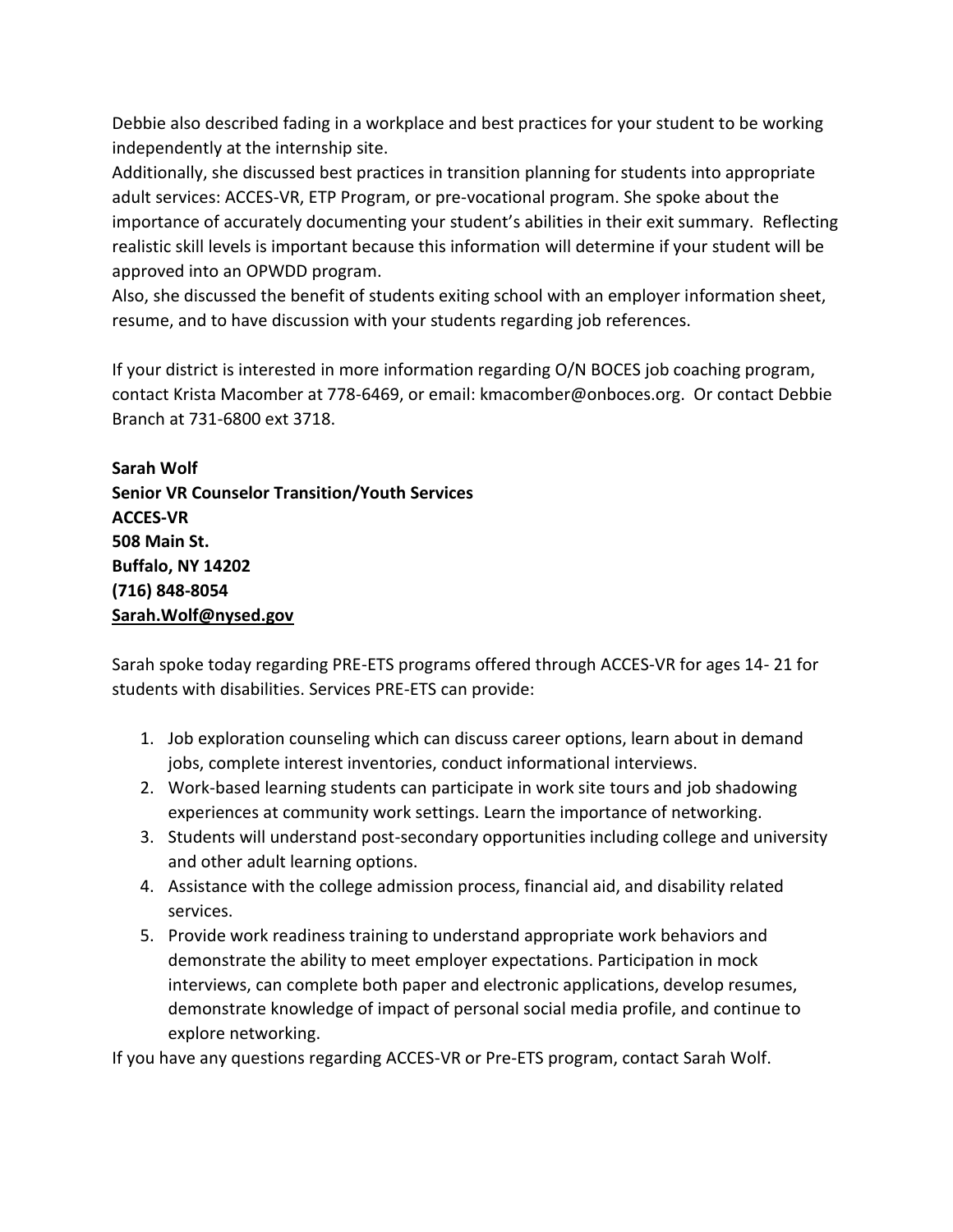## **Eileen Corcoran Vocational Evaluator Arc of Genesee Orleans [ecorcoran@arcgo.org](mailto:ecorcoran@arcgo.org)**

Eileen is a vocational evaluator from ARC of Genesee Orleans and she spoke about the process of what goes into a vocational evaluation through ACCES-VR. The process starts with an ACCES-VR referral to the ARC. After receiving the referral, Eileen will meet student and family for an intake meeting. She can be flexible and meet for an intake session on Zoom. During the intake session, she will decide what kind of resources she will use for the student's assessment. They use a holistic approach during the evaluation process, and they can meet at school for the assessment or utilize employer sites out in the community.

Eileen gave an overview of types of evaluations they utilize through a vocational assessments:

- Standardized Testing-McCarron- Dial and WOWI World of Work Inventory, each assessments have different attributes.
- PMT Perceptual Motor Task which is an assessment of individual learning style designed to assess fundamental information-processing skills which are essential for human learning and performance.
- McCarron-Dial- which provides a great deal of data. Identify relative strengths and needs up to five areas of functioning:
	- Verbal-Cognitive Language, Learning Ability and Achievement
	- Sensory Perceiving and Experiencing the Environment
	- Motor Muscle Strength, Speed and Accuracy of Movement, Balance and Coordination
	- Emotional Response to interpersonal and environmental stress
	- Integration –Coping Adaptive Behavior
- World of Work Inventory (WOWI) which combines career interests, work styles and aptitudes and achievements in one assessment. Career recommendations link to O Net Online, My Next Move, and Career One Stop

Eileen also discussed community based assessments, which are "hands on" assessments they can provide.

- Situational Assessment
- Community Based Work Assessments
- Post-Secondary Counseling Students